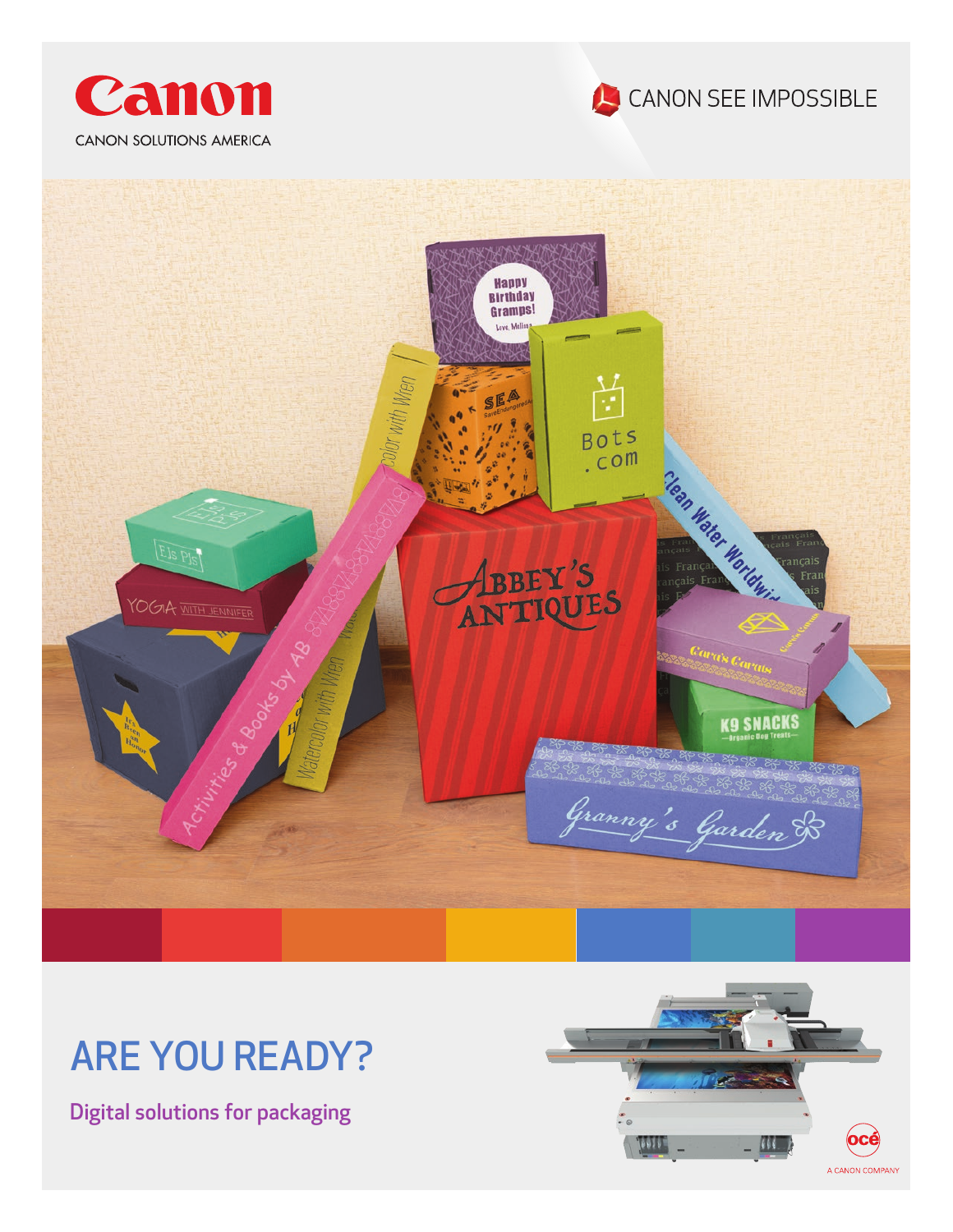

#### Advances in digital printers and workflow provide new opportunities for packaging companies

The world has become a different place with our appetite for digital technology and the benefits it provides both in our personal lives and in business. The time has come for anyone involved in the creation of packaging to take advantage of the latest in UV curable flatbed inkjet printing, digital cutting solutions, and integrated workflows. Are you ready?

### The need, the opportunity

The Océ Arizona® series has become the worldwide leader in the mid-volume UV curable flatbed printer market in a very short time because it first listens to the market and then provides solutions that address those specific needs. This same common sense approach can be applied to our digital solutions for the packaging industry.

Production of packaging involves many steps — from initial design, both structural and graphic, to the approval process with the brand owner, proofing, and production.

#### EACH STEP PRESENTS UNIQUE CHALLENGES SUCH AS:

- Design changes that can be quickly made in CAD and graphic design software but cannot be quickly or accurately reproduced in a physical prototype. The look, feel, and performance of a package is not well represented in a 3-D animation compared to a real package.
- Handmade prototypes that are made from color prints, glued onto substrates, and then cut out with a razor are inferior and very time-consuming to produce compared to what comes off the production line. Edges can peel and the colors can be different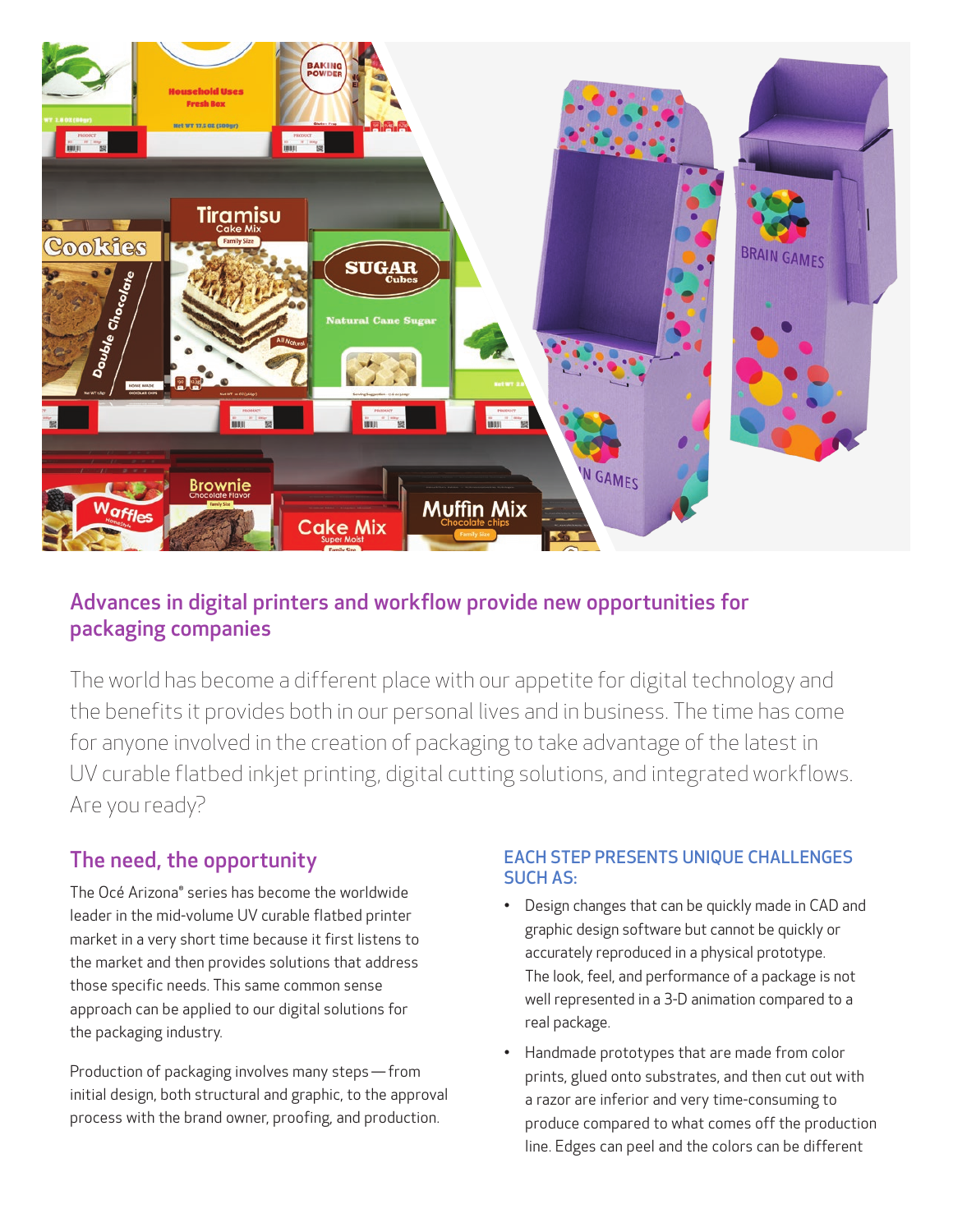from what finally comes off the press. Convincing a customer that the final product will look better than the prototype can become an uphill battle.

- Producing multiple prototypes can be very labor intensive, taking considerable time and expense. This not only slows the approval process but also limits a company's ability to produce cost-effective custom and short-run packaging — a profitable, growing segment of the industry.
- Digital packaging production addresses these challenges and allows companies to reduce labor, improve turnaround times, produce a better prototype, and discover new sources of revenue by offering affordable custom and short-run packaging or entirely new business opportunities such as high-quality point-of-purchase graphics, display stands, etc.

#### Profitable applications

The benefits of a digital system can generally be focused in two areas — setup cost and overall versatility.

The per unit cost to digitally produce one package is generally the same as required to digitally produce 10, 100, or 1,000 packages since there are no films or plates to make, no presses to make ready, and no process colors to register before the first acceptable quality print is produced. The digital inkjet process produces a high-quality result in just minutes. The same can be said for the cutting and creasing process. The digital "sample cutter," such as the Océ ProCut™ cutter, allows complete flexibility in supporting complex cutting and creasing designs on a job-by-job basis. This eliminates the need to construct an expensive steel rule die just to make a handful of folding cartons.

Together, digital printing and cutting creates a very powerful system that helps packaging companies to find profits in applications they have tended to avoid.

#### Packaging prototypes

It is now possible to print directly to the paperboard, corrugated board, or top-sheet to be used in the final production and, through the ability to work in a complete ICC color managed workflow, accurately simulate the correct color that will come off the press. The ONYX Thrive™ RIP software supports G7 and

includes Pantone®-certified lookup tables for determining the closest CMYK match on the first attempt. The ability of certain models of Océ Arizona printers to print with white ink and spot varnish also opens up the possibilities of being able to print natural-looking colors on clear or non-white substrates or add decorative effects.

### Custom and short-run packaging

One of the fastest growing segments of the packaging industry is custom and short-run packaging, which is now a practical solution as a direct result of digital printing. Since there is virtually no setup required compared to offset or flexo, companies can now cost-effectively produce limited runs of custom packaging that, for instance, might be tied in with a local event, private label, test market, or memorable event such as weddings, awards and recognition, commemorative events, etc.

With the ability to support variable data in today's digital workflows, it's now possible to offer personalization on a box-by-box basis. This type of offering is what few packaging companies can cost-effectively provide and what can set you apart from the competition.

### Displays and POP

Many companies producing corrugated packaging are also producing the display stands the products will eventually be placed on in the store. With the Océ Arizona printer and a digital cutter, new display stands can be quickly designed, constructed, and produced for custom or short-run applications  and with the utmost in quality. Taking the application versatility even further, the "Roll Media" option on the Océ Arizona printer allows users to produce high-quality graphics on roll-based substrates, including banner vinyl, outdoor poster paper, cling vinyl, self-adhesive vinyl, wallpaper, backlit films, etc.

Together or as individual components, our digital solutions for packaging not only address a packaging company's current issues but can provide entirely new opportunities to generate revenue.